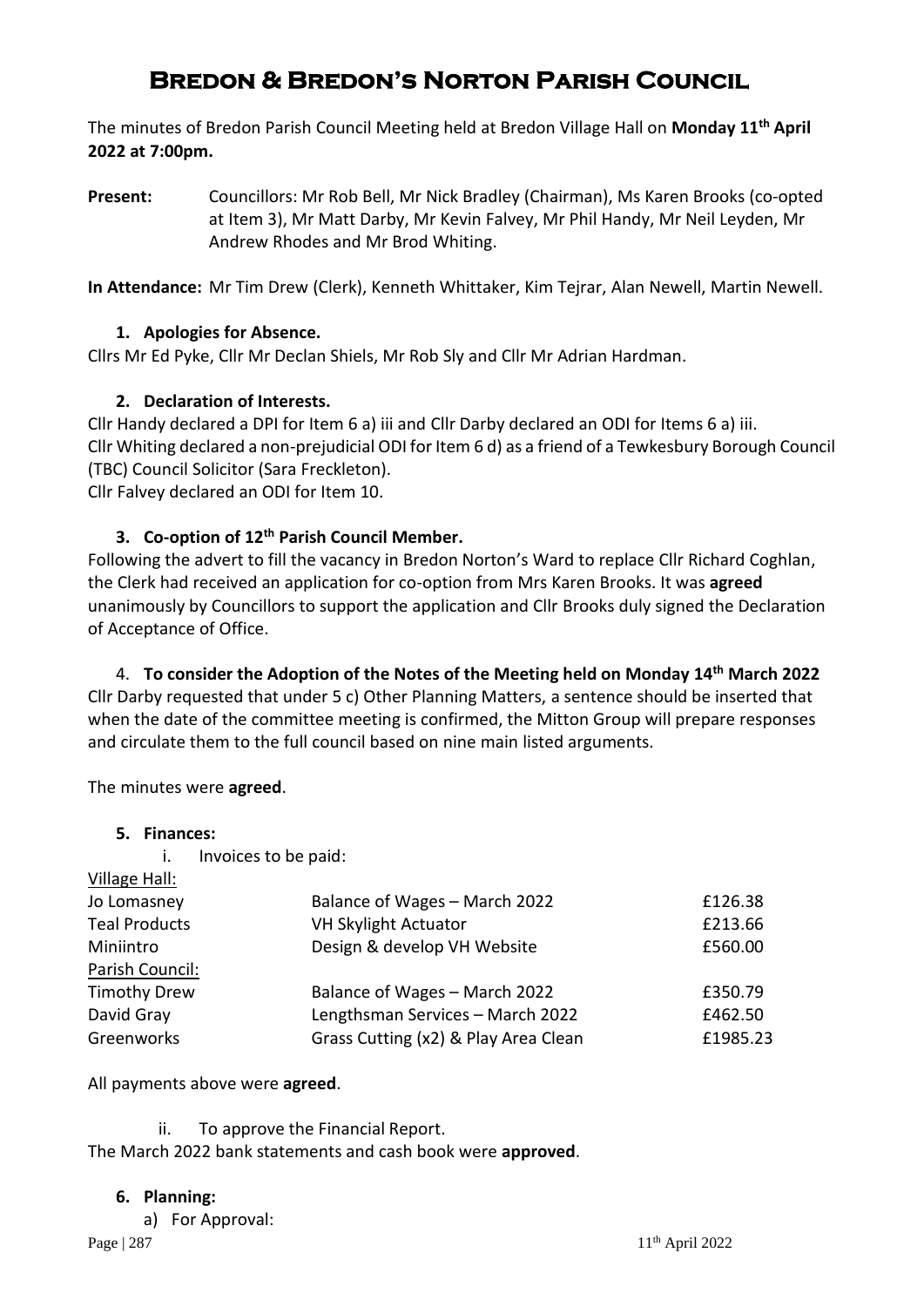- i. W/22/00500/HP Blenheim House, Bredon's Hardwick, GL20 7EE *Part single storey and part first floor rear/side extension, replacement windows, external insulation, re-rendering and internal works.* **The parish council has no objections.**
- ii. W/22/00314/FUL Croft Farm Leisure & Water Park, Bredon's Hardwick, GL20 7EE *Reception building, controlled access barriers, associated car parking and landscaping.*

**The parish council objects to the application but could support the application in an amended form if the reception building were moved further away from the main road. The application site is designated as 'Local Green Space' (LGS) and is given the equivalent protection to Green Belt in the National Planning Policy Framework. This is the highest level of protection and is stronger than AONB and National Park designation. The frontage of Croft Farm was identified as an area of green space in the Neighbourhood Plan, in conflict with NP13 and LGS7 so any solution to mitigate this conflict outside the LGS would be acceptable.**

- iii. W/22/00620/CLE Ridgeway Bank Nurseries, Eckington Road, Bredon, GL20 7EY *Application for Lawful Development Certificate for Existing Use - Residential dwelling without conditions imposed by Outline Planning Permission (Ref: W/75/00912) and Reserved Matters Consent (Ref: W/78/01451).* Cllr Darby and Cllr Handy left the room for this application. **From a historic perspective, the parish council recognise the residential dwelling has been in situ for over 35 years but as this is not a planning issue, have no comment.**
- iv. W/22/00499/HP True Blue Farm, Lower Lane, Kinsham, GL20 8HT *Two replacement glasshouses.*

**The parish council has no objections.**

v. W/22/00534/HP Rosemary Cottage, Manor Lane, Bredon's Norton, GL20 7EZ *Replacement insets to windows.* **The parish council has no objections, subject to any suggested amendments by the Conservation Officer.**

The parish council's comments above were **agreed.**

- b) Approved:
	- i. 21/02992/CU The Milk Barn, Rectory Lane, Bredon's Hardwick, GL20 7ED
	- ii. W/22/00260/HP 22 The Dell, Bredon, GL20 7QP
	- iii. W/22/00400/HP East Barn, Farm Lane, Westmancote, GL20 7ES
- c) Withdrawn:
	- i. 21/01709/FUL Windermere, Cheltenham Road, Kinsham, GL20 8HP
- d) Other Planning Matters.

The Chairman updated the parish council on the Mitton Bank applications 18/00771/OUT and 20/00008/OUT at the Wychavon Planning Committee meeting held on  $31<sup>st</sup>$  March 2022. Although there was a proposal and seconding of a motion to refuse, both applications were deferred to the next Planning Committee meeting, to be held on 28<sup>th</sup> April 2022, due to no site visit being undertaken.

The Case Officer has requested further information regarding the presence of the curlew and other relevant ecological records and a proposed draft response from Cllr Sly, with Ecological Reports, will be reviewed by council and forwarded over the Easter weekend.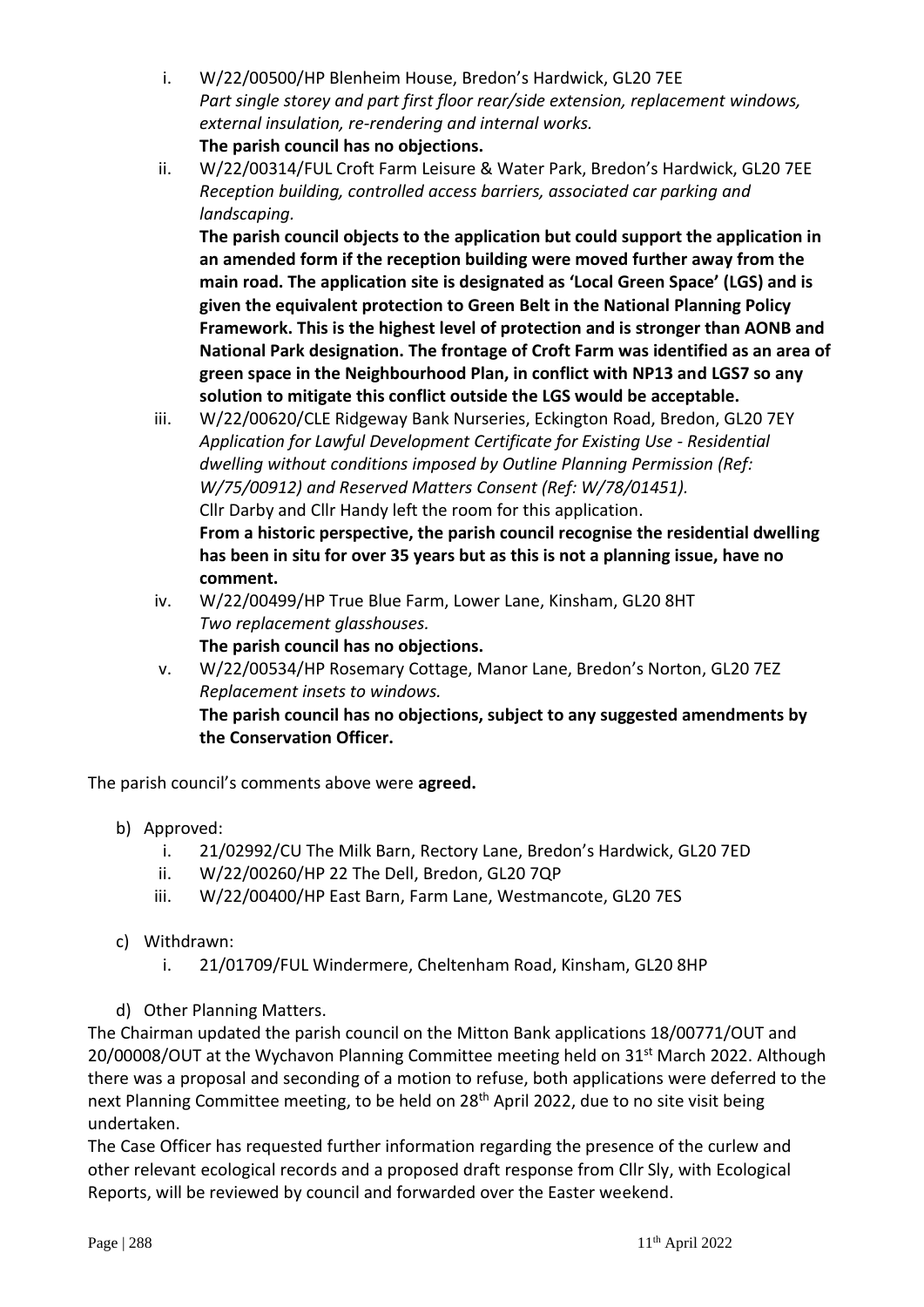There was a consensus that it would not be appropriate to email Planning Committee members again, but to encourage the public to contact the Case Officer via the planning portal. It was noted that Bellway Homes had purchased land on Hardwick Bank and there was also land for sale on the Eckington Road.

## **7. Brensham Court Wall.**

The owner of property No.8 have asked the parish council to cover the cost to rebuild the wall. Based on the surveys commissioned from a Structural Engineer and Forestry Consultant and their subsequent review of the photographs, it was **agreed** the council have no responsibility for the damage to the wall. Clerk to reply to the owner.

## **8. Platinum Jubilee Celebrations.**

Cllr Leyden outlined details of the following proposals:

The Big Jubilee Lunch Sunday 5th June 2022, from 2pm until late; School Jubilee Coin Options; Jubilee Signs and Jubilee Flag Flagpost. Cllr Falvey will investigate the provision of music and a donation from Bredon AFC and Bredon Star RFC. Cllr Bell will review the Tree Planting Plan. It was **agreed** to defer final decisions to the May meeting.

## **9. Village Hall Lighting.**

Although it was decided to place an order with MT Electrical to install Village Hall Lobby lighting, it was found this did not meet the required specification. The provision of brighter lighting (bulbs) has been proposed by an Independent Lighting Engineer and is being trialled to verify if requirements are satisfied.

## **10. Additional Village Hall Bar for Bredon Star RFC Function.**

Cllr Falvey left the room for this item. A cost breakdown provided by Bredon Star RFC was reviewed and it was **agreed** that the Village Hall would receive the profits from the Courtyard Bar and the hire cost of the bar (£150 plus VAT) would be shared.

#### **11. Provision of Speed Cameras in the Parish.**

Cllr Pyke's report of a meeting with Worcestershire Highways was distributed and Cllr Falvey provided an overview:

## Speed Radar Poles:

Following a visit by Worcestershire Highways poles should be installed within the next 3 months, financed by WCC. Clerk to write to residents in nearby houses with a courtesy update. The Proposed Locations are in the centre of Kinsham; on post to be installed opposite Walnut House in Bredons Hardwick; Bredon Entry from Kinsham, at a location on the verge in front of the edge just before the corner to Queensmead; Bredon Entry from Westmancote – on the verge next to the field and before the T-Junction to Cheltenham Road; Bredon Entry from Bredon's Norton / Eckington Road to replace the existing cycle triangle pole and incorporate the sign. Other Parish Highways Issues discussed included:

White Gates at the two entrances to Bredon's Norton using Legacy funding were acceptable. The purchase and installation two signs on the Church wall in conjunction with St Giles to politely request no parking.

Highways approved a new sign at the entrance to Rectory Lane in Bredon's Hardwick states no access to Croft Farm. They will purchase and install sign and then invoice the parish council.

#### **12. Bredon WI Village Hall Booking Issues.**

This has been resolved by the 'Bounce & Burn' class kindly agreeing to move to a different time so as not to clash with WI.